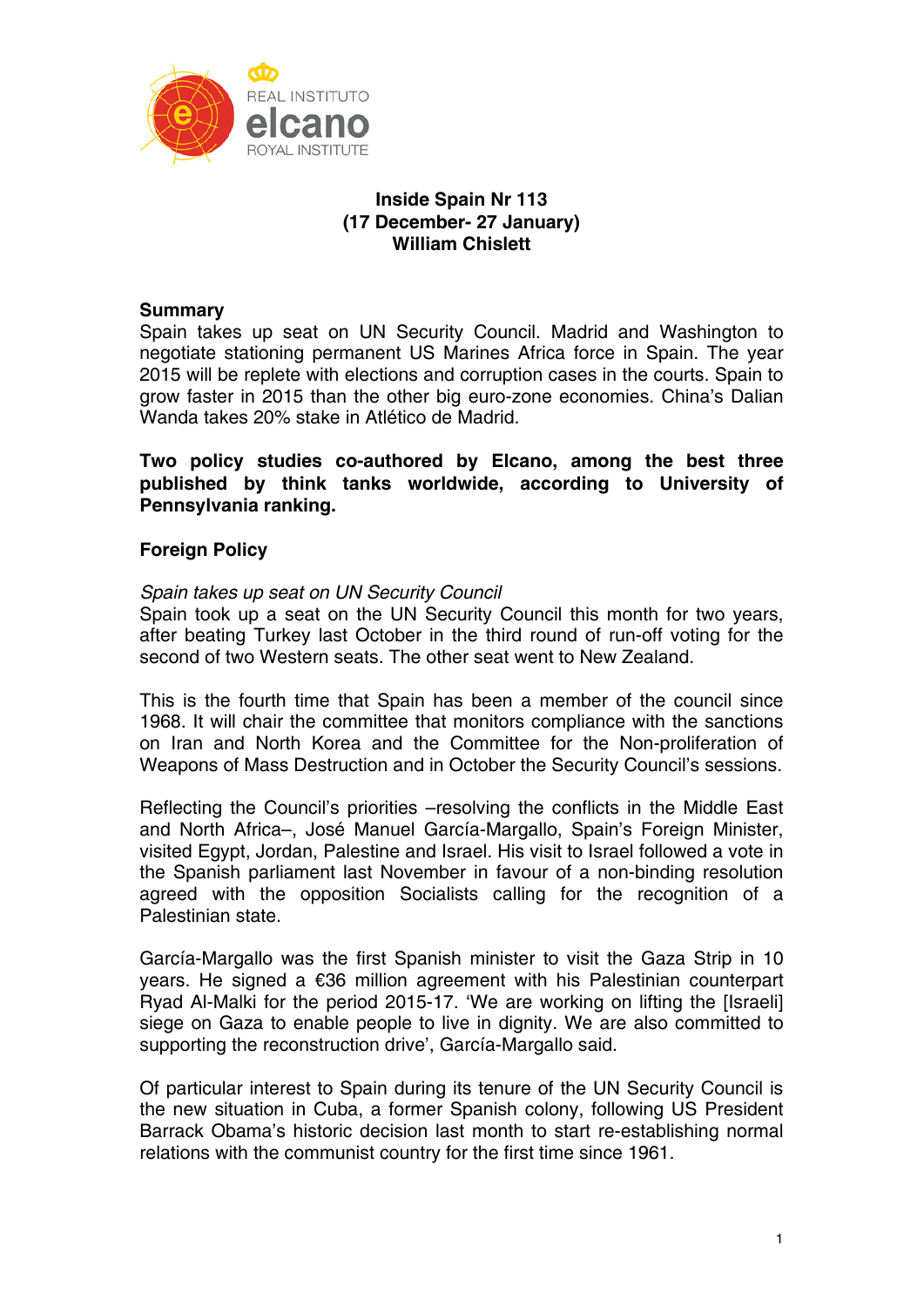

García-Margallo visited Havana in December, although he was not received by President Raul Castro. Spain has been at the forefront of a rapprochement with Cuba. In November 2012 the EU Council approved a mandate to negotiate with Cuba as a result of Spain's initiative.

### *Madrid and Washington to negotiate stationing permanent US Marines Africa force in Spain*

Madrid agreed to start negotiations with Washington to host a permanent US Marines intervention force for deployment on missions to Africa.

This involves amending the two countries' 1988 defence accord and permanently extending an agreement under which the force has been based at Morón de la Frontera, near Seville in southern Spain.

The new agreement could boost the strength of the contingent from 800 to 3,000 personnel.

### *Rajoy visits Andorra to combat tax fraud…*

Prime Minister Mariano Rajoy became the first head of a Spanish government to visit Andorra officially. He agreed measures making it more difficult for Spaniards to hide their wealth in the microstate known as a tax haven.

The agreement includes a system for automatically sharing tax information between the two countries.

His visit followed the admission last July by Jordi Pujol, the former President of Catalonia for 23 years, which he had kept an undeclared multi-million euro family inheritance in Andorran banks since his father died in 1980.

A former girlfriend of one of Pujol's sons told Udef, Spain's financial police unit, in December 2012 that her former boyfriend regularly brought bags of cash from Andorra to Barcelona (a distance of around 200km) filled with €500 and €200 bank notes.

Pujol, his wife and all of their seven children are under investigation for various alleged crimes.

Rajoy signed a double-taxation agreement that will allow Andorran companies doing business in Spain to pay fewer taxes and vice versa.

### **Domestic Scene**

*2015, a year replete with elections and corruption cases in the courts*  General, municipal and in the case of Andalusia and Catalonia regional elections will be held this year at a time when the courts are bursting with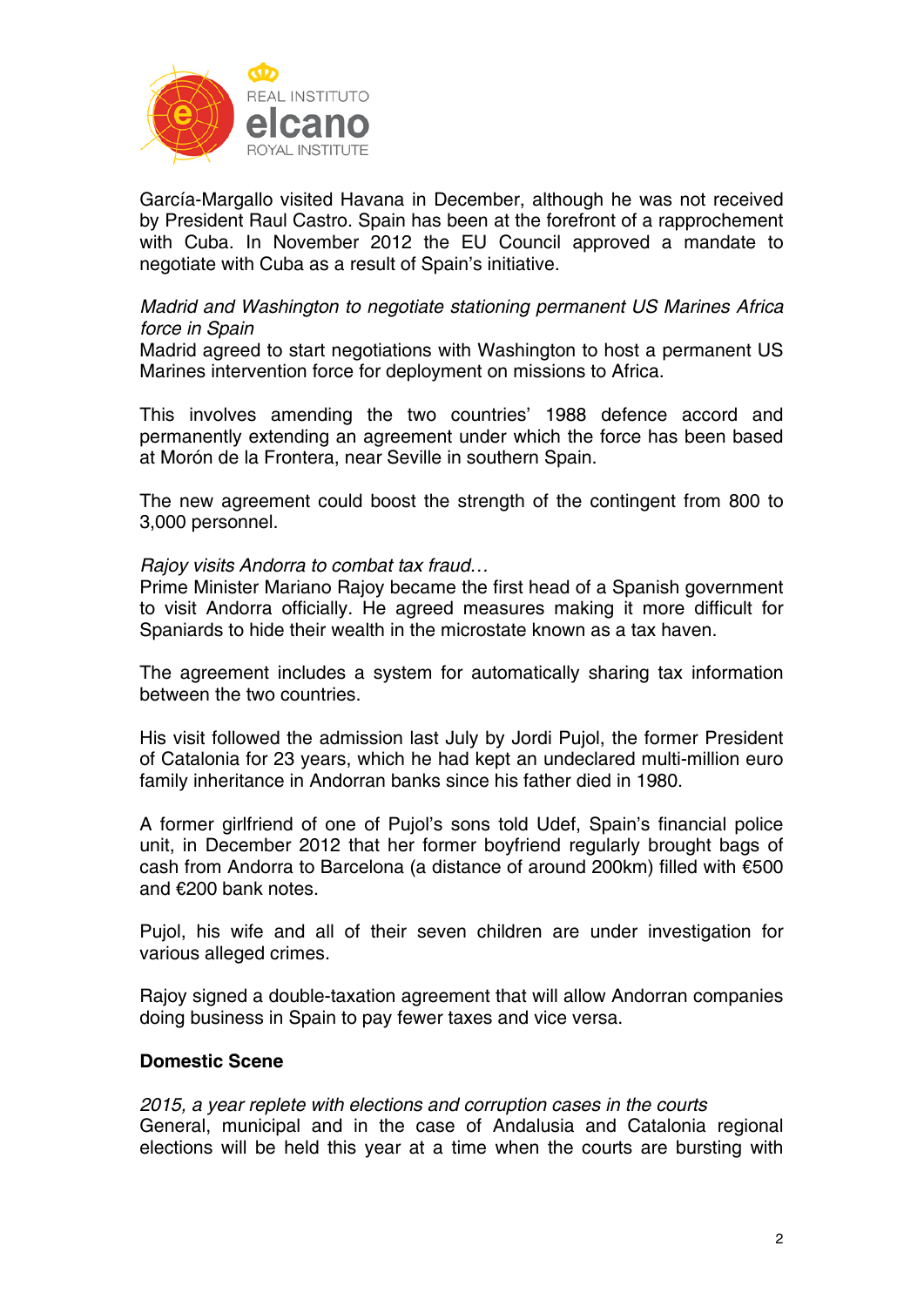

corruption cases involving an estimated 2,000 suspects, most of them linked to political parties.

The general election will most probably be held in December and municipal elections are scheduled for May. Corruption cases and Spain's economic crisis have eroded the two-party system and led to the creation of a third party in January 2014 at the national level, the far-left anti-establishment Podemos ('We Can'), which has surged in popularity. If an election were to be held today, Podemos would win 28.2% of the vote even though half of its potential voters say they do not share its policies (see Figure [1](#page-2-0)).<sup>1</sup>

#### **Figure 1. Voting intentions (% of valid votes)**

|                   | 2011 general | August | <b>October</b> | <b>November</b> | January |
|-------------------|--------------|--------|----------------|-----------------|---------|
|                   | election     | 2014   | 2014           | 2014            | 2015    |
| Podemos           | -            | 10.7   | 13.8           | 27.7            | 28.2    |
| <b>Socialists</b> | 28.7         | 31.7   | 30.9           | 26.2            | 23.5    |
| Popular Party     | 44.6         | 32.3   | 30.2           | 20.7            | 19.2    |
| IU/ICV(1)         | 6.9          | 4.9    | 5.2            | 3.8             | 5.3     |
| UPVD(2)           | 4.7          | 3.3    | 3.4            | 3.4             | 5.0     |

(1) United Left and Greens.

(2) Union, Progress and Democracy.

Source: Metroscopia.

Prime Minister Mariano Rajoy offered political support for the embattled Greek Prime Minister, Antonis Samaras, by visiting Athens before the 25 January snap general election which was won by the far-left Syriza party, a close ally of Spain's Podemos. The ruling Popular Party and Samaras' New Democracy are part of the same bloc in the European Parliament, as are Podemos and Syriza in another bloc.

Pablo Iglesias, Podemos's leader, revelled in Syriza's victory, hailing it as the first plank of an anti-austerity movement sweeping Europe. He joined Syriza's leader, Alexis Tsipras, onstage for his final campaign rally. Although a close ally, Podemos has recently sought to downplay the comparisons between Spain and Greece, which are exaggerated. $2$  Podemos is one year old and Syriza has been represented in the Greek parliament since 2004.

<sup>1</sup> 1 See my analysis of Podemos' programme at

<span id="page-2-0"></span>[http://www.realinstitutoelcano.org/wps/portal/web/rielcano\\_en/contenido?WCM\\_GLOBAL\\_CONTEXT=/elcano/elcano](http://www.realinstitutoelcano.org/wps/portal/web/rielcano_en/contenido?WCM_GLOBAL_CONTEXT=/elcano/elcano_in/zonas_in/commentary-chislett-can-spain-afford-the-economic-programme-of-podemos#.VLqAcmTF-iY) [\\_in/zonas\\_in/commentary-chislett-can-spain-afford-the-economic-programme-of-podemos#.VLqAcmTF-iY.](http://www.realinstitutoelcano.org/wps/portal/web/rielcano_en/contenido?WCM_GLOBAL_CONTEXT=/elcano/elcano_in/zonas_in/commentary-chislett-can-spain-afford-the-economic-programme-of-podemos#.VLqAcmTF-iY)

<span id="page-2-1"></span><sup>&</sup>lt;sup>2</sup> See my commentary on the similarities and differences between Spain and Greece at [http://www.realinstitutoelcano.org/wps/portal/web/rielcano\\_en/contenido?WCM\\_GLOBAL\\_CONTEXT=/elcano/elcano](http://www.realinstitutoelcano.org/wps/portal/web/rielcano_en/contenido?WCM_GLOBAL_CONTEXT=/elcano/elcano_in/zonas_in/commentary-chislett-spain-and-greece-the-same-and-different#.VMEhiWR4rKk) [\\_in/zonas\\_in/commentary-chislett-spain-and-greece-the-same-and-different#.VMEhiWR4rKk](http://www.realinstitutoelcano.org/wps/portal/web/rielcano_en/contenido?WCM_GLOBAL_CONTEXT=/elcano/elcano_in/zonas_in/commentary-chislett-spain-and-greece-the-same-and-different#.VMEhiWR4rKk).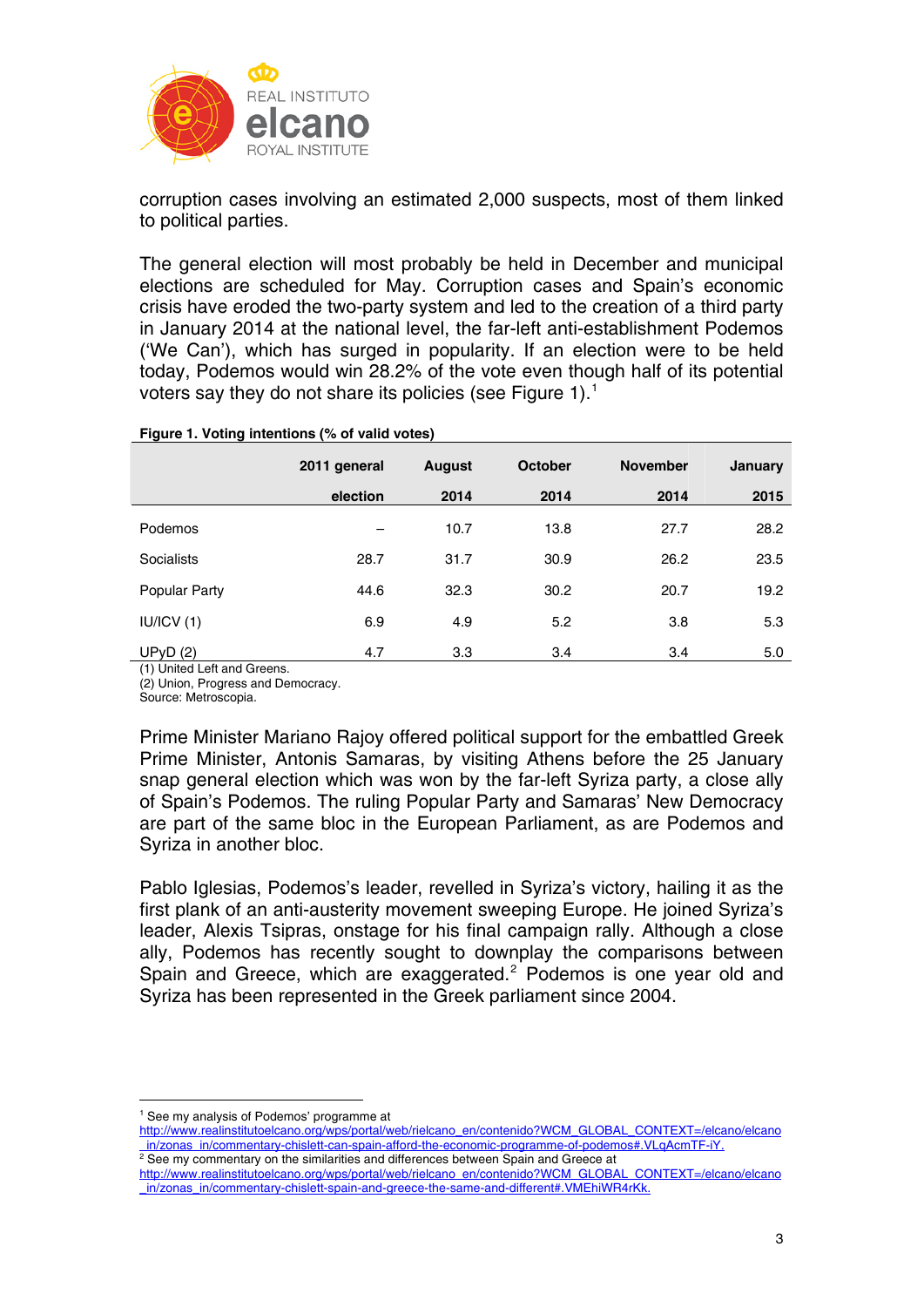

Polls show corruption as Spaniards' second biggest concern after massive unemployment. The main corruption cases are:

- The Gürtel investigation involving businessmen who allegedly paid kickbacks to the Popular Party (PP) between 1999 and 2005 in exchange for public contracts. The prosecution is asking for 125 years in jail for Francisco Correa and a fine of €15.5 million and 42 years for Luis Bárcenas, a former PP party treasurer and senator. Bárcenas was recently released on bail from 19 months in prison pending his trial and immediately reiterated his allegation that the PP's leader, Prime Minister Mariano Rajoy, knew about the existence of the slush fund 'from the very beginning'. Rajoy has repeatedly denied any knowledge of the fund.
- Iñaki Urdangarín, the brother-in-law of King Felipe VI, is charged with money laundering, tax evasion and fraud through his non-profit entity, Nóos Institute, which organised sporting events and tourism conferences paid for with regional public funds. His wife, Cristina de Borbón, is to stand trial on tax fraud charges.
- In Catalonia, Jordi Pujol, the region's former premier and the father of modern Catalan nationalism, has been summoned to testify before a judge on 27 January over allegations about secret bank accounts which he admitted holding in Andorra and other tax havens for 34 years. His wife and three of their seven children have also been subpoenaed by the judge. In separate cases, two sons are being investigated for possible tax evasion and destruction of documents, and in another case, their brother Oriol, the former secretary general of Convergència Democràtica de Catalunya, the party founded by his father, is under investigation for influence-peddling.
- Also in Barcelona, Narcís Serra, former chairman of CatalunyaCaixa and a former Socialist Defence Minister, is under investigation for abusive salary rises when the bank was on the point of collapse.
- This is also a key year for the nationalised Bankia, whose near collapse in 2012 sparked a €41.3 billion EU bailout for various banks. Former chairmen Rodrigo Rato, the managing director of the International Monetary Fund, and Miguel Blesa are under investigation for alleged irregularities including providing false information to regulators in the process for Bankia's stock market listing. Separately, an independent audit showed that, when Blesa was chairman, board members of Caja Madrid (later merged with six other ailing savings banks to form Bankia) were paid €15 million more than they should have received. Another inquiry revealed that top managers and directors at Caja Madrid spent more than €15 million on personal items using undeclared 'black' credit cards.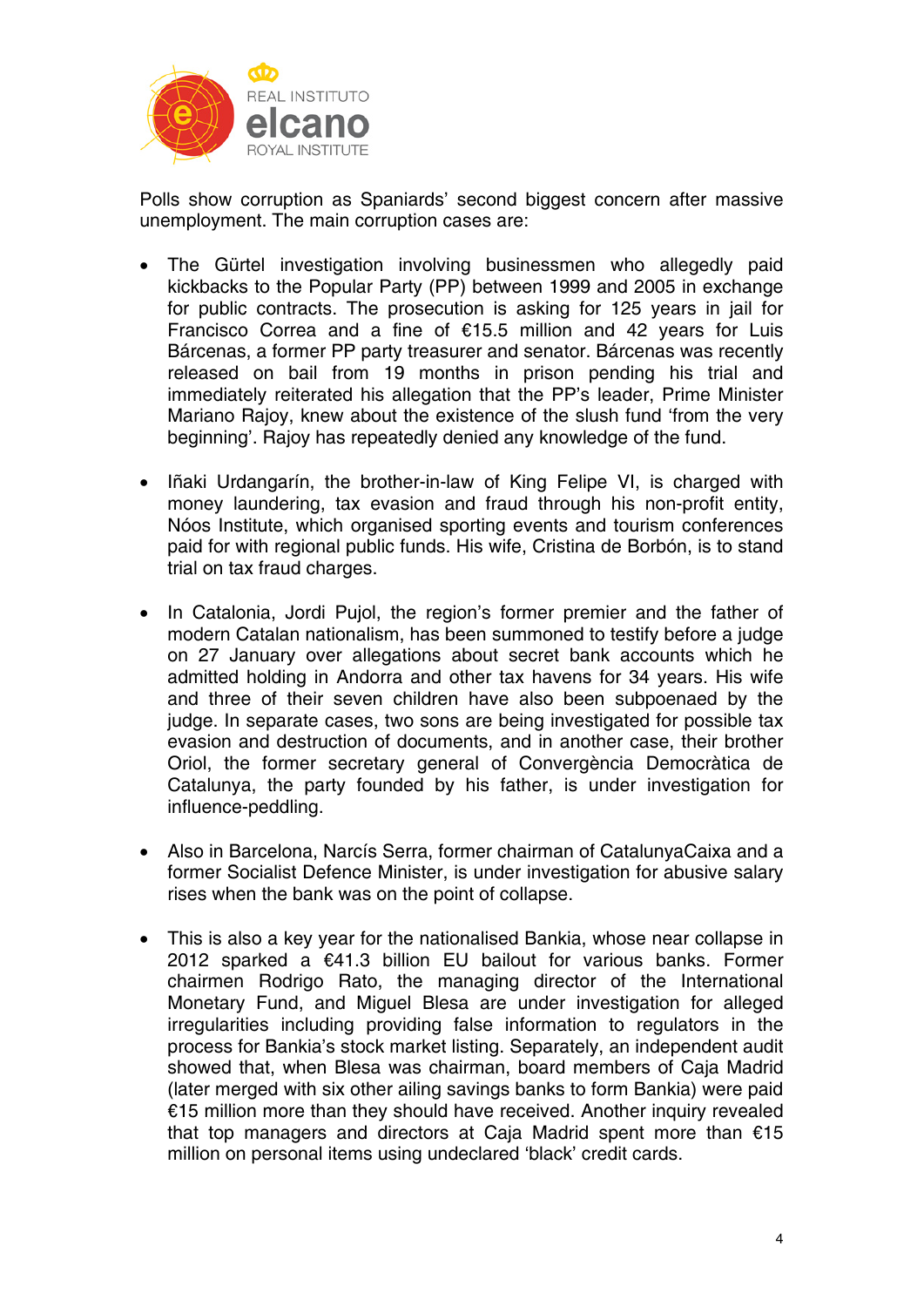

- The case known as Operation Púnica, another kickbacks-for-contracts scandal that took place in Madrid, has engulfed Francisco Granados, the region's former PP secretary general.
- Lastly, in Andalusia, prominent members of the Socialist party and trade union officials are under investigation for syphoning off government funds assigned to help struggling businesses pay severance to laid-off workers.

The spate of cases finally working their way through the glacial justice system has boosted confidence in the judiciary, which is perceived as not being sufficiently independent of the executive and legislative branches of government.

Eduardo Torres-Dulce, the Attorney General, resigned, officially for 'personal reasons'; but his disagreements with the government were an open secret.

In his first Christmas Eve message since his father Juan Carlos abdicated, King Felipe hit out at corruption. 'There must not be favoured treatment for those occupying a position of public responsibility', he said without referring directly to his sister.

The King's forthrightness on this and other issues and the greater transparency he has introduced into the royal family have significantly improved the monarchy's standing (see Figure 2).

|                                                 | Approve |    | Disapprove Approval balance |
|-------------------------------------------------|---------|----|-----------------------------|
| Pope Francis                                    | 81      | 17 | $+64$                       |
| <b>King Felipe VI</b>                           | 70      | 21 | $+49$                       |
| Queen Letizia                                   | 67      | 23 | $+44$                       |
| Barack Obama                                    | 71      | 27 | $+44$                       |
| Ban Ki Moon (UN Secretary General)              | 41      | 30 | $+11$                       |
| Jean-Claude Juncker (European Commission Pres.) | 30      | 42 | $-12$                       |
| Matteo Renzi (Italian Prime Minister)           | 29      | 41 | $-12$                       |
| Angela Merkel (German Chancellor)               | 42      | 55 | $-13$                       |

**Figure 2. Evaluation of public figures (% approval/disapproval)** 

Source: Metroscopia.

The government was ranked the  $13<sup>th</sup>$  most open and transparent in the world out of 86 countries, according to global rankings looking at public access to official data. Spain's first ever transparency law only came into effect last December at the state level (from December 2015 it will be extended to the municipal and regional levels, where most corruption occurs).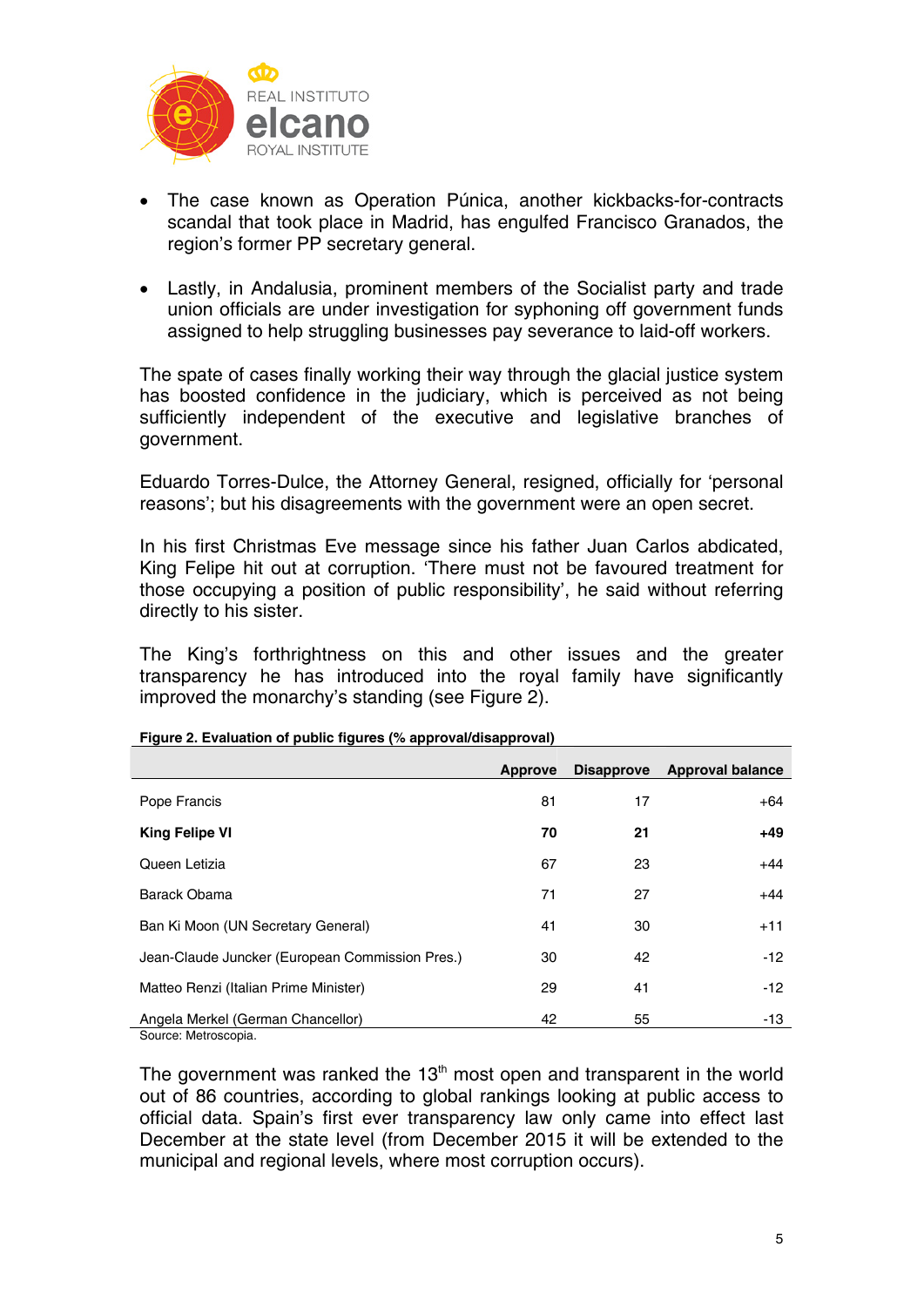

Spain was among the countries in the category of emerging and advancing. It was up four places since the last ranking. The UK government topped the ranking by the World Wide Web Foundation, $3$  founded by the web inventor Sir Tim Berners-Lee (see Figure 3).

|        | <b>Score</b> | Rank           | Change      |
|--------|--------------|----------------|-------------|
| UK     | 100.00       | 1              | 0           |
| US     | 92.66        | $\overline{2}$ | $\mathbf 0$ |
| Sweden | 83.70        | 3              | $\mathbf 0$ |
| France | 80.21        | $\overline{4}$ | $+6$        |
| Spain  | 59.89        | 13             | $+4$        |
| Chile  | 58.70        | 15             | $+10$       |
| Italy  | 50.58        | 22             | -2          |

#### **Figure 3. Government openness and transparency**

Source: World Wide Web Foundation.

### *Catalonia calls election*

<u>.</u>

Artur Mas, the president of Catalonia who is pushing for a referendum on the region's independence, called a snap election that is intended to serve as a plebiscite on the creation of a separate Catalan state.

The divisive election will be held on 27 September, a year early and a couple of months before Spain's general election.

Mas defied the central government in Madrid last November 9 and went ahead with a symbolic secession vote. He has been charged with disobedience, perverting the course of justice, misuse of public funds and abuse of power.

The mock poll was called after the constitutional court ruled the non-binding referendum scheduled for the same day illegal. Of the 2.3 million votes cast, more than 80% were in favour of independence (29% of the total possible votes of 6.3 million). Supporters of independence hailed the turnout of 37% as a victory and opponents said it was a failure.

Mas's Convergence party had hoped to persuade Oriol Junqueras, the leader of the Republican Left of Catalonia (ERC), to field a joint list of candidates, but the ERC rejected the idea. The two parties, however, have what Mas called a 'common national road map'.

<span id="page-5-0"></span><sup>&</sup>lt;sup>3</sup> See the full report at [http://barometer.opendataresearch.org/report/summary/.](http://barometer.opendataresearch.org/report/summary/)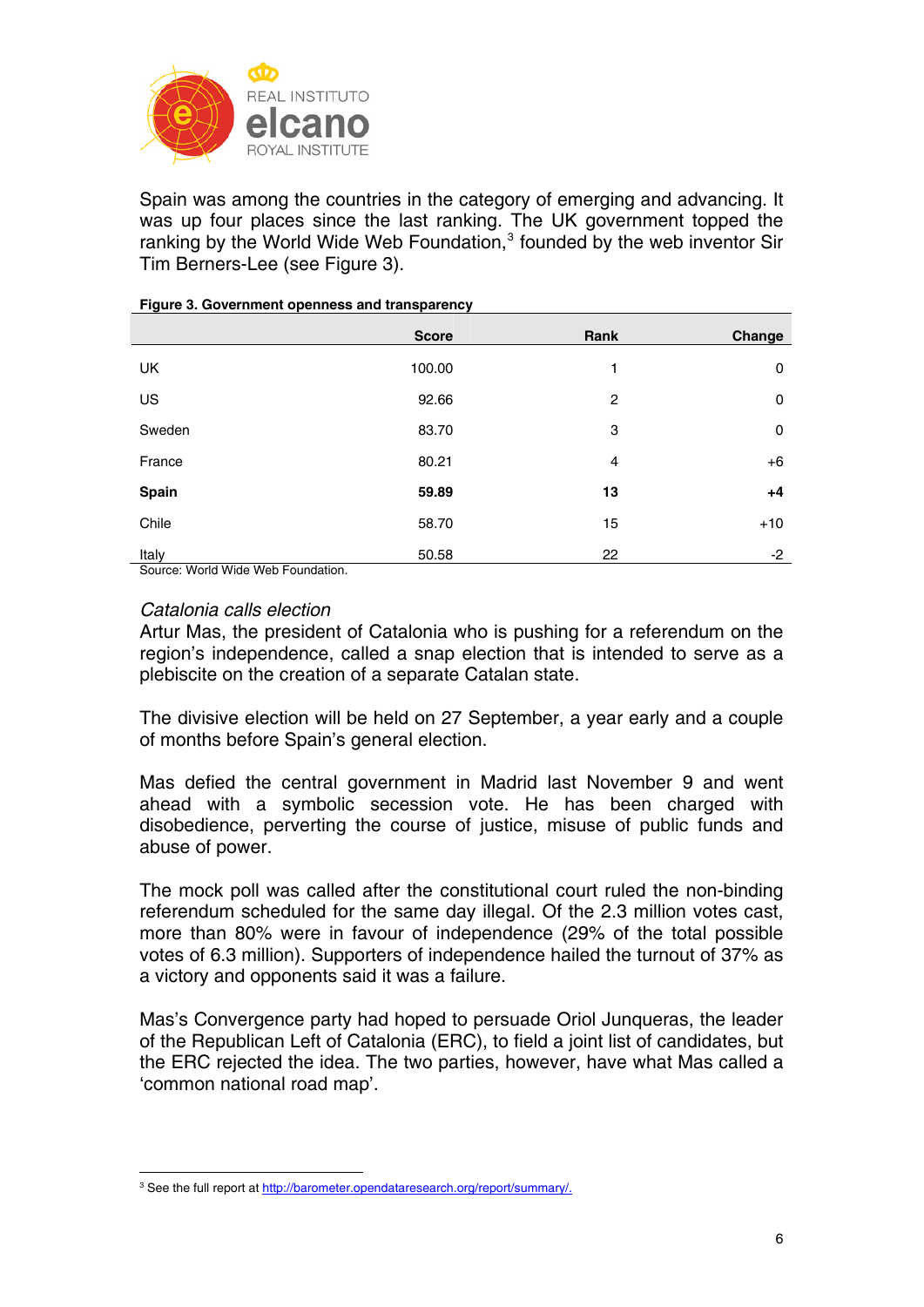

The more radical ERC, which is leading the pro-independence movement at street level, is forecast to win the election. 'If we win on 27 September, independence will begin', Junqueras said.

A poll by the Catalan government last December showed for the first time in several years a slim majority against independence.

## *Spain is a 'happier' country*

Spaniards are happier with their life than they were a year ago, according to a poll by WinGallup International. Six per cent said they were unhappy compared with 14% in 2013. While the number of those declaring themselves to be happy was lower at 45% (52% in 2013), 10% said they were very happy (a category not included in 2013).

The happiest countries out of the 65 surveyed was Fiji (93%) and the least happy Iraq (31%). Africa was the happiest continent and Europe the unhappiest.

# **The Economy**

*Spain to grow faster in 2015 than the other big euro zone economies* 

The economy will grow by 2% this year, the strongest growth of the main euro zone economies and higher than the zone's average for the first time in several years, according to the IMF's latest projections.

The IMF has been slow to recognise Spain's recovery: its upgrading to 2% from a previous 1.8% was the sixth consecutive improvement and in line with the government's forecast (see Figure 3). Together with the US, Spain is the only economy of significance whose growth forecast has not been downgraded. A year ago, the IMF projected growth of just 0.8% for Spain.

|              | 2015 | 2016 |
|--------------|------|------|
| France       | 0.9  | 1.3  |
| Germany      | 1.3  | 1.5  |
| Italy        | 0.4  | 0.8  |
| <b>Spain</b> | 2.0  | 1.8  |
| UK           | 2.7  | 2.4  |
| Euro zone    | 1.2  | 1.4  |
| Source: IMF  |      |      |

### **Figure 4. IMF growth forecasts 2015 and 2016 (% change)**

The IMF, however, did not change its job creation forecast for 2015 from the 130,000 estimated last October, far from the government's much more optimistic projection of 348,000.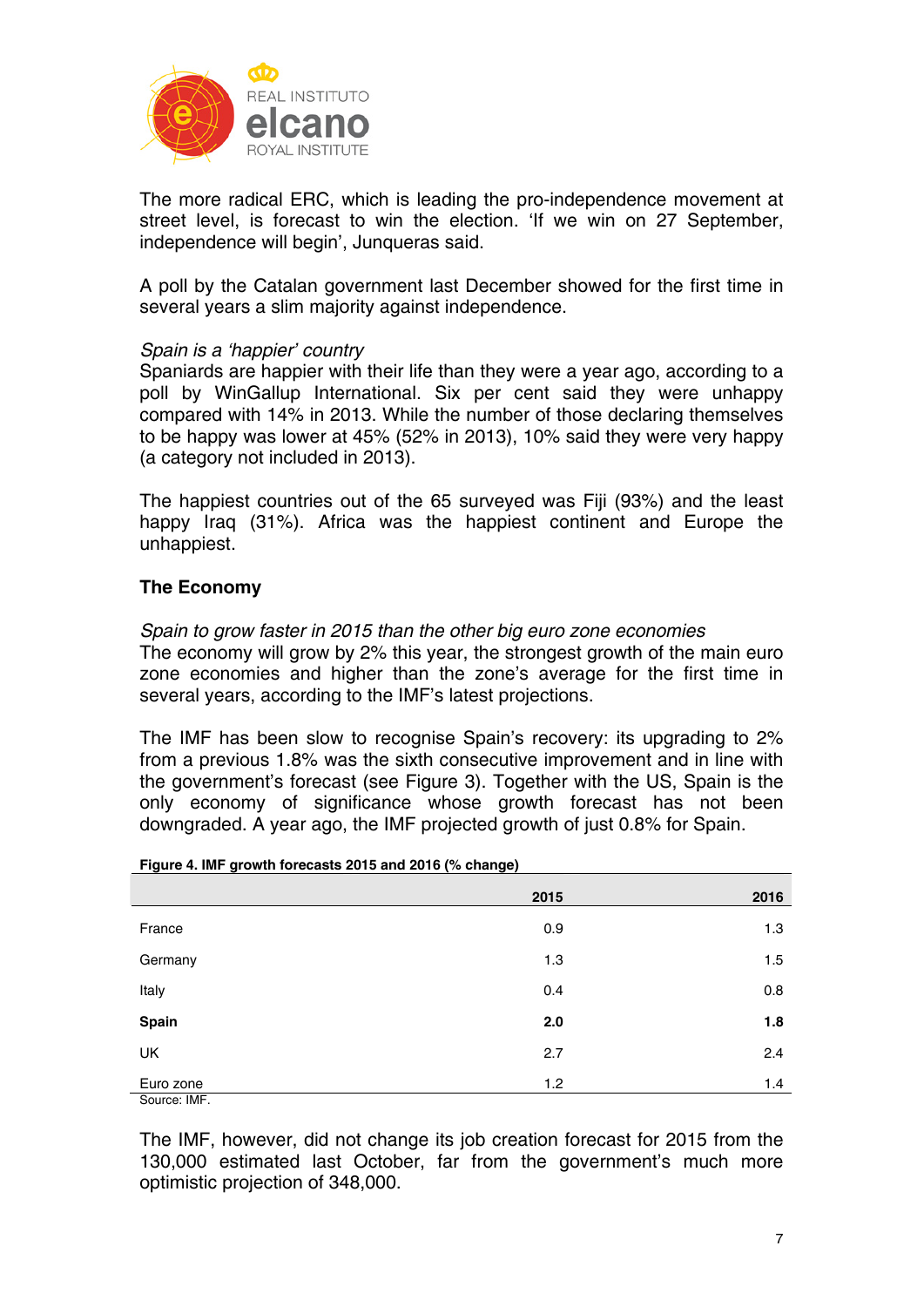

Prime Minister Mariano Rajoy called 2014 'the year of recovery' and 2015 'the year of the economy's definitive take off'. Economic confidence has risen above the euro zone average for the first time in seven years. The main driver of growth is rising domestic demand and not exports.

Among the positive developments last year, when the economy grew by 1.4% (versus a euro zone average of 0.8%), were:

- More than 430,000 jobs were created in 2014 and the workforce increased, suggesting that those without work who gave up hope of finding a job are looking for work again. The unemployment rate, however, is still very high at 23.7%, although down from a peak of 26.9% at the end of 2013, and 61.5% of the total 5.4 million unemployed have been jobless for more than two years.
- The number of tourists looked like setting another record at around 65 million, as the number between January and October at 61.7 million was higher than for the whole of 2013.
- Car sales of 855,308 (+18.4%) were the highest since 2010, though still far from the average of 1.6 million between 2004 and 2008.
- Property sales were slightly higher for the first time in four years. A total of 181,182 homes were sold in the first 11 months and 112,209 second-hand properties. The overall number of sales (293,391) was 1% higher.
- Inflation was 1% negative compared to 0.3% positive in 2013, fuelling concerns of deflation, however. As a major importer of oil, Spain is benefiting from plummeting oil prices.

Another sign of confidence is the fall in the 10-year government bond yield to 1.36% on 26 January and with it a narrowing of the risk premium (spread) over Germany's equivalent bonds (see Figure 5).

|                                                        | Yield 26 January (%) | <b>Spread over Germany (pp)</b> |
|--------------------------------------------------------|----------------------|---------------------------------|
| Germany                                                | 0.39                 |                                 |
| Greece                                                 | 9.10                 | $+8.71$                         |
| Ireland                                                | 1.09                 | $+0.70$                         |
| Italy                                                  | 1.56                 | $+1.18$                         |
| Portugal                                               | 2.16                 | $+1.77$                         |
| <b>Spain</b><br>$\bigcap$ The second configurations of | 1.39                 | $+1.00$                         |

**Figure 5. 10-year government bond yields (%) and spreads over Germany's bund (pp)** 

Source: ThomsonReuters.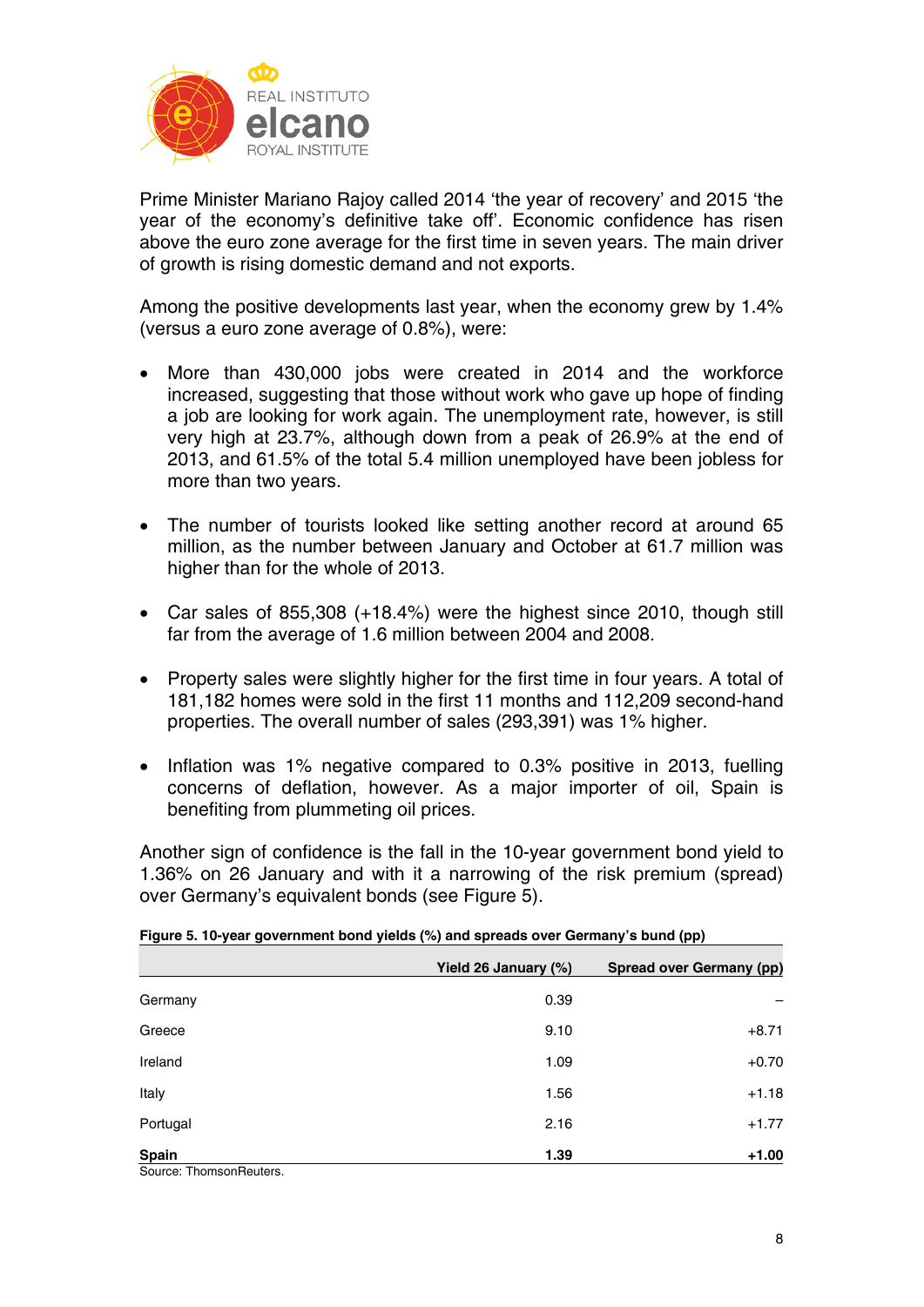

Spain made one of its largest ever bond sales at a record low rate on 20 January drawing close to €23 billion. Last year, Spain paid close to 4% to borrow money for 10 years: last week it paid 1.66%.

Gross public debt, however, has surged over the last six years to close to 100% of GDP and Spain's external debt reached 162% of GDP last September (latest available figure). The net position (assets less liabilities) was 95% of GDP.

### *Spain, a net contributor to the EU for the first time*

Spain became a net contributor to the EU last year for the first time since joining in 1986, when it paid €12,156 million and received €10,540 million, according to figures from the Spanish Treasury. The net balance was €1,616 million negative compared with €1,100 positive in 2013.

### *Freeze on minimum wage ends*

The minimum monthly wage rose by 0.5% to  $€648.6$ , ending a two-year freeze and signalling a modest end to wage restraint (see Figure 6). Workers receive 14 payments (extra ones in July and December), which leaves the annual amount at €9,080.4.

|                                   | €     |
|-----------------------------------|-------|
| 2008                              | 600.0 |
| 2010                              | 633.3 |
| 2012                              | 630.3 |
| 2012                              | 641.4 |
| 2013                              | 645.3 |
| 2014                              | 645.3 |
| 2015                              | 648.6 |
| (1) There are 14 payments a year. |       |

**Figure 6. Spain's minimum monthly wage, 2008-14 (1)** 

(1) There are 14 payments a year. Source: Spanish government.

### *Spain's high-tech exports still low*

High-tech exports accounted for only 5.5% of total exports in 2013, according to the latest comparative figures, reflecting, to some extent, Spain's low spending on R&D (see Figure 7).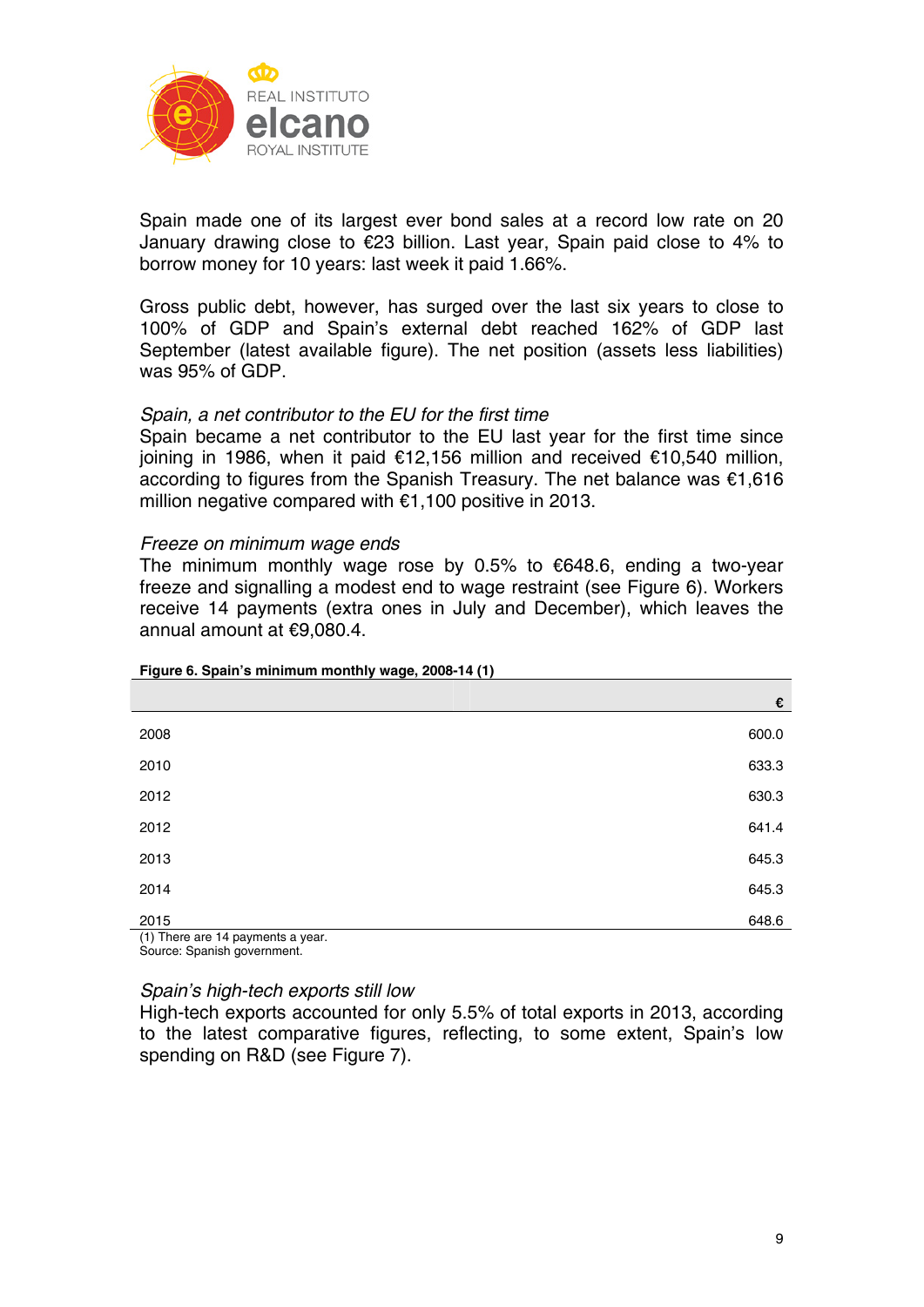

#### **Figure 7. High-tech exports (% of total exports), 2013**

|                   | % of total exports |
|-------------------|--------------------|
| France            | 20.3               |
| UK                | 15.4               |
| <b>EU-28</b>      | 15.3               |
| Germany           | 14.2               |
| Poland            | 6.7                |
| Spain             | 5.5                |
| Source: Eurostat. |                    |

Spain's R&D expenditure was 1.24% of GDP in 2013, well below the EU-28 average of 2.02% and ever further from the top countries such as Finland (3.32%).

### *High-speed train network set to add a further 1,000km*

Spain's high-speed train network, the world's second largest after China (see Figure 8), will increase by around 1,000km this year when eight more provincial capitals are added to the service, according to government forecasts.

In the north, Zamora, León, Palencia and Burgos will be linked to the national network, in the east Castellón and Alicante and in the south Cádiz and Granada.

Spending on the AVE, as it is known, this year will be 48% higher than in 2014 at €3.56 billion.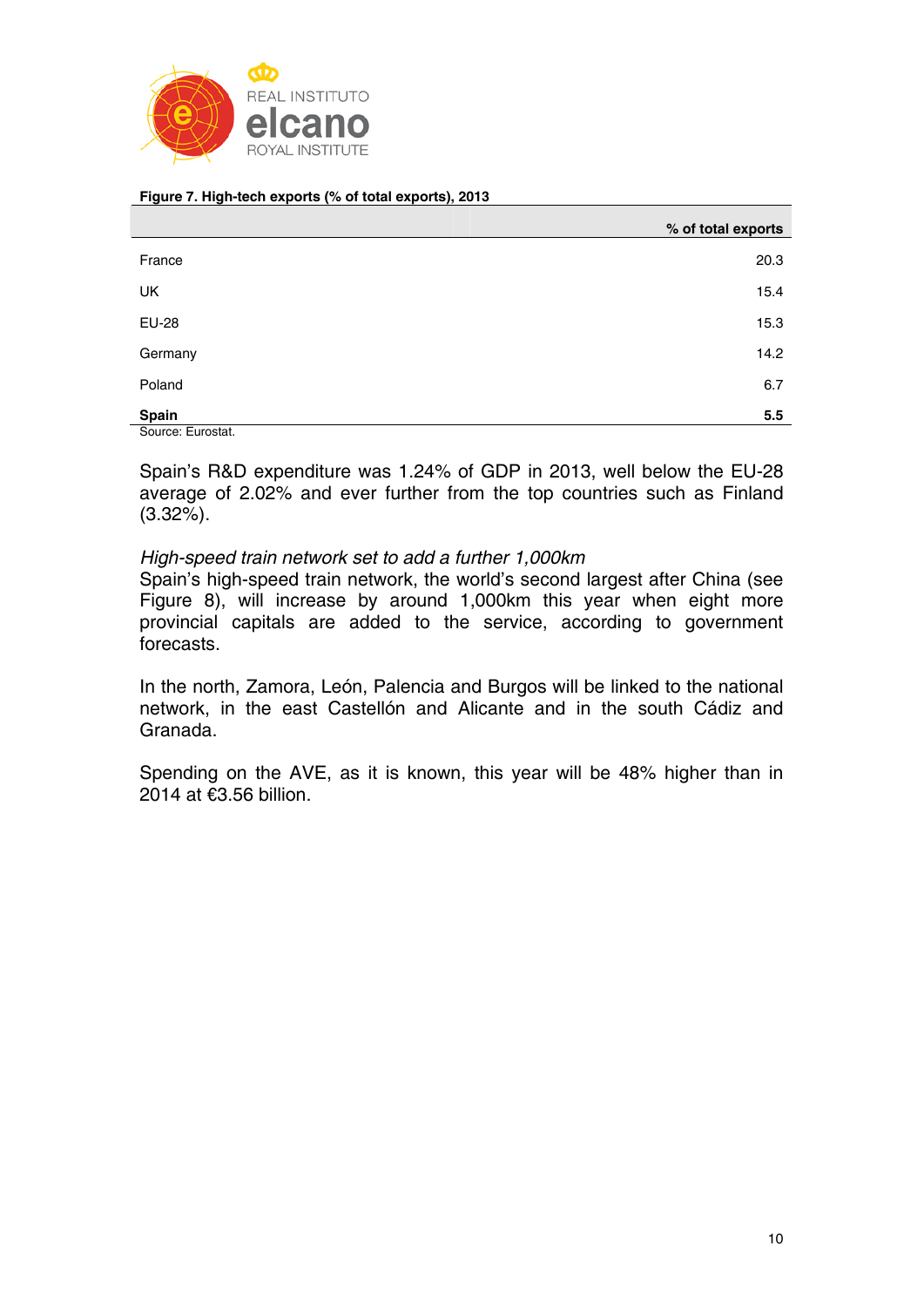

**Figure 8. High-speed railways** 



## **Corporate Scene**

*China's Dalian Wanda takes 20% stake in Atlético de Madrid*  Billionaire Wang Jinlin, chairman of the Dalian Wanda property group, is to buy a 20% stake in Atlético de Madrid football club, the reigning Spanish champions, for €45 million.

The group bought the landmark Edificio España tower in Madrid last year for €265 million.

Atlético's assets include properties outside Madrid, which it was hoping to develop as part of a leisure and casino complex known as Eurovegas. The US billionaire and casino mogul Sheldon Adelson abandoned the US\$30 billion project in 2013 after failing to win concessions from the Spanish government. The project could now be revived.

### *Repsol to buy Canada's Talisman for €6.6 billion*

Repsol, the oil and gas group, agreed to acquire Talisman Energy for €6.64 billion (€10.4 billion including its debt).

The deal increases Repsol's output by 76% and its reserves by 55% to 2.35 billion, making it one of the world's 15 largest energy companies. Its presence in South-East Asia is particularly increased (see Figure 9).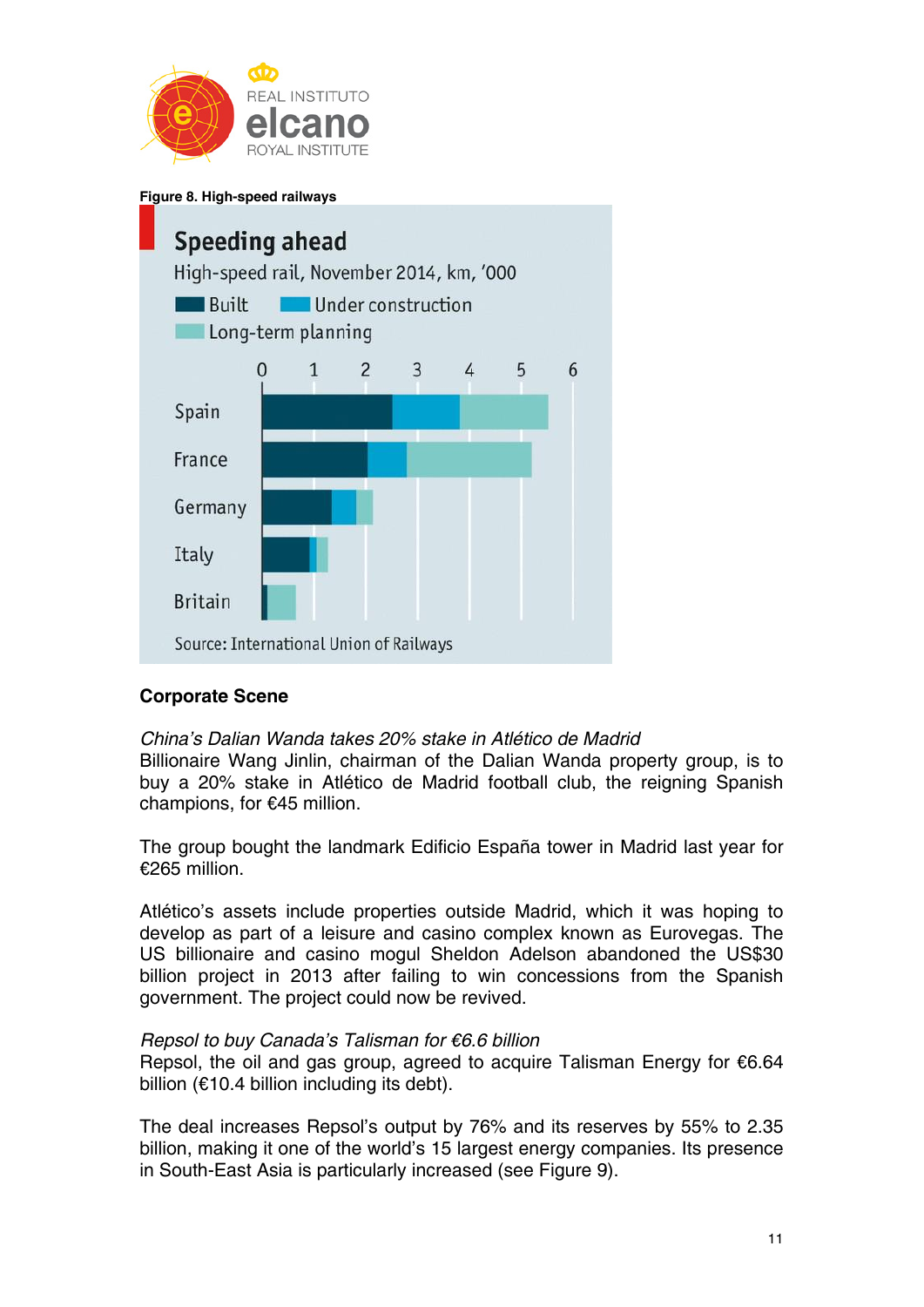

|                 | <b>Latin America</b> | N. America | Europe | S.E. Asia | <b>Other</b> |
|-----------------|----------------------|------------|--------|-----------|--------------|
| Repsol          | 50                   | 30         |        |           | 13           |
| Repsol+Talisman | 22                   | 50         | Δ      | 14        | 10           |
| Source: Repsol. |                      |            |        |           |              |

#### **Figure 9. Exploration areas by geographic zones (% of capital employed)**

The acquisition marks the end of Repsol's search for assets, following the ¢5 billion compensation it received in 2014 for the nationalisation in 2012 of YPF, its Argentine operation.

*Telefónica to sell its UK unit to Hong Kong's Hutchison Whampoa for £10.25 billion*

Li-Ka-shing, Asia's richest individual, is to buy Telefónica's 02, the UK's second-largest mobile provider, for £10.25 billion.

His company Hutchison Whampoa already owns the Three network, and combining it with O2 will create the dominant mobile group in the UK.

Discussions to sell O2 to BT were broken off last year.

The sale marked a further disposal by Telefónica, which will use the proceeds to reduce its high net debt and possibly fund acquisitions in more core countries such as Brazil.

## *Ferrovial gives up bid for Transfield*

Ferrovial, the infrastructure group, abandoned its take-over talks with Transfield after the Australian company rejected a new A\$1 billion (€668 million) offer for the Australian outsourcing and construction services company.

The purchase would have created a beachhead for Ferrovial in the dynamic Australian market and a springboard for expansion into China.

## *Santander changes track, lowers dividend and raises capital*

Santander, the euro zone's largest bank by market capitalisation, cut its longstanding dividend by 66% to €0.20 per share and issued €7.5 billion of new shares overnight through an accelerated placement, in a move that signalled a change of strategy by Ana Botín who took over as executive chairman after the sudden death of her father Emilio last September.

The bank had one of the weaker balance sheets among its European peers, with a common equity tier-one ratio estimated at 8.3% at the end of 2014, well below the sector average of 11%. There was speculation that the European Central Bank called for Santander to raise more capital. The size of its dividend also raised eyebrows.